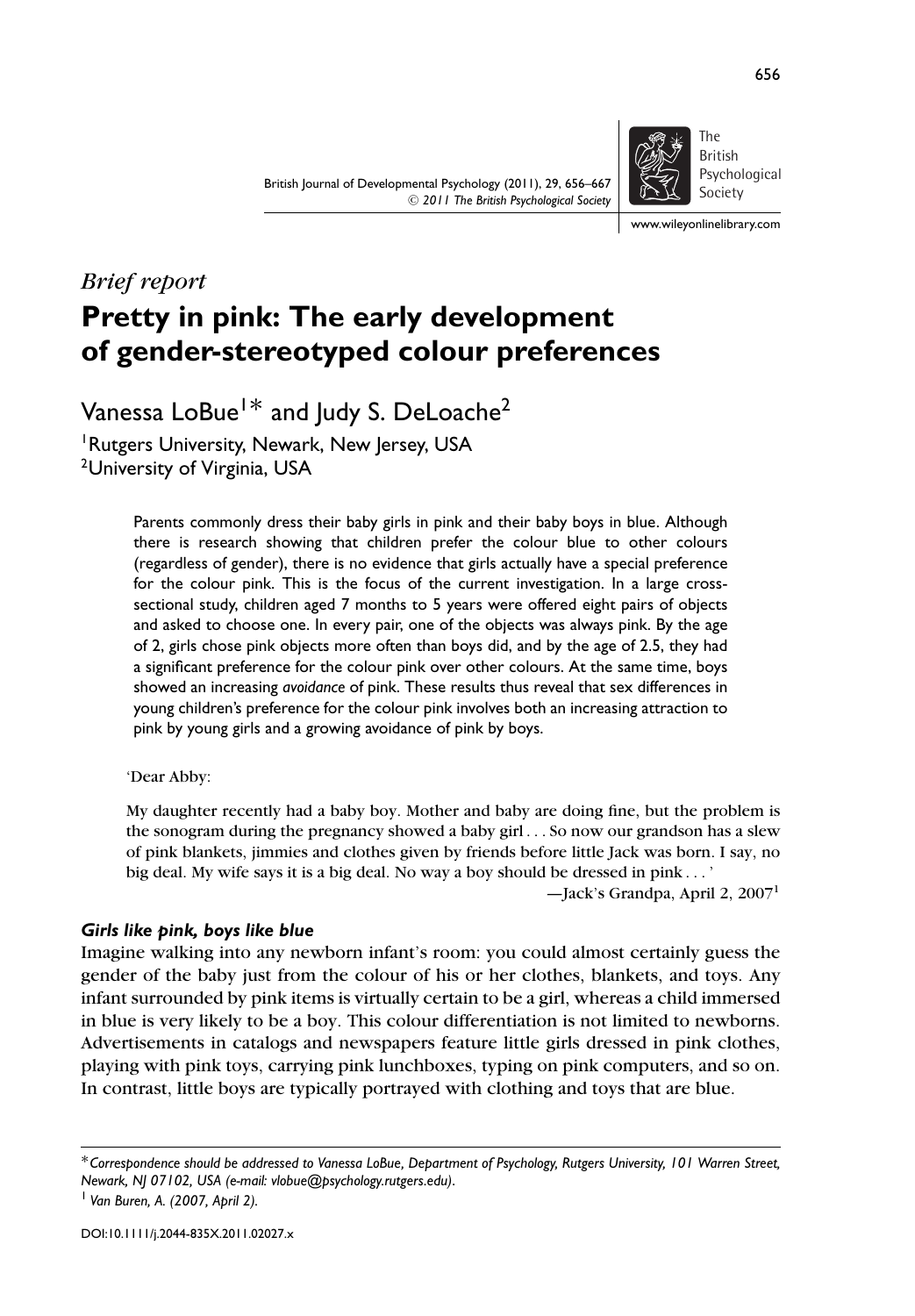The social convention of dressing young children in gender-specific colours was first documented in the United States in the early 1920s (Chiu *et al.*, 2006). More recently, observations of parents and their infants at suburban shopping malls revealed that 75% of infant girls were wearing pink, whereas 79% of infant boys were in blue (Shakin, Shakin, & Sternglanz, 1985). Children are aware of this differential dressing pattern quite early on: by the time they enter preschool, they make decisions about gender identity based on colour. For example, Picariello, Greenberg, and Pillemer (1990) presented preschool children with toy animals that were identical except for colour and asked them to identify the gender of the toys. The children identified the animals in accordance with gender-based stereotypes, labelling pink and purple animals as 'girls' and blue or brown ones as 'boys'.

It is thus clear, both from everyday observation and from research results, that both adults and young children are aware that pink is for girls and blue is for boys. However, do little girls actually *prefer* pink? Do young boys actually *like* blue? Studies of young children's colour preferences date back to the early 1900s, but none report gender differences (Garth, 1924; Garth & Collado, 1929; Gesche, 1927; Hurlock, 1927; Katz & Breed, 1922; Krishna, 1972; McManus, Jones, & Cottrell, 1981; Saito, 1996). In fact, most studies with preschool children in the United States have reported a preference for primary colours on the part of *both* boys and girls. Several studies have demonstrated that both infants and preschool children prefer primary colours (such as red and blue) to secondary colours (such as pink and orange) (Franklin *et al.*, 2008; Pitchford & Mullen, 2005; Zentner, 2001). Others have shown that preschool-aged boys and girls prefer red to all other colours (Zentner, 2001). Similar preferences for red have also been reported for infants (Franklin, Bevis, Ling, & Hurlbert, 2010; Franklin *et al.*, 2008; Jadva, Hines, & Golombok, 2010). Conversely, other studies have shown that newborn infants, rhesus monkeys, and even pigeons prefer blue to any other colour (Bornstein, 1975; Humphrey, 1972; Sahgal & Iverson, 1975; Sahgal, Pratt, & Iverson, 1975; Teller, Civan, & Bronson-Castain, 2004; Zemach, Chang, & Teller, 2007).

There is one recent study that suggests that children do prefer gender-stereotyped colours. Chiu *et al.* (2006) compared colour preferences in 3- to 12-year-old children with and without gender identity disorder (GID). They asked both groups of children to identify three of their favourite colours by naming or pointing to them on a chart. Within the control group, girls chose pink/purple significantly more often than boys did. However, boys and girls with GID did the opposite: boys with GID chose pink/purple significantly more often than girls with GID. This research suggests that children choose colours based on which colour is associated with the gender with which they most identify.

#### *Gender-stereotyped preferences*

For decades, researchers have been studying how children develop gender-stereotyped behaviour, such as preferences for pink or blue. Some have suggested, for example, that since gender-stereotyped colour dressing is so common in infancy, infants develop a preference for these familiar colours as they grow older (Chiu *et al.*, 2006; Cohen, 2004). Researchers have shown that male and female infants as young as 5 months of age become familiar with vastly different surroundings: while female infants were often dressed in pink, had pink pacifiers, and yellow bedding, boys were more likely to have blue bedding and curtains in their rooms (Pomerleau, Bolduc, Malcuit, & Cossette, 1990). Since parents surround girls with objects that are pink and boys with objects that are blue, infants may develop a preference for these colours based on familiarity.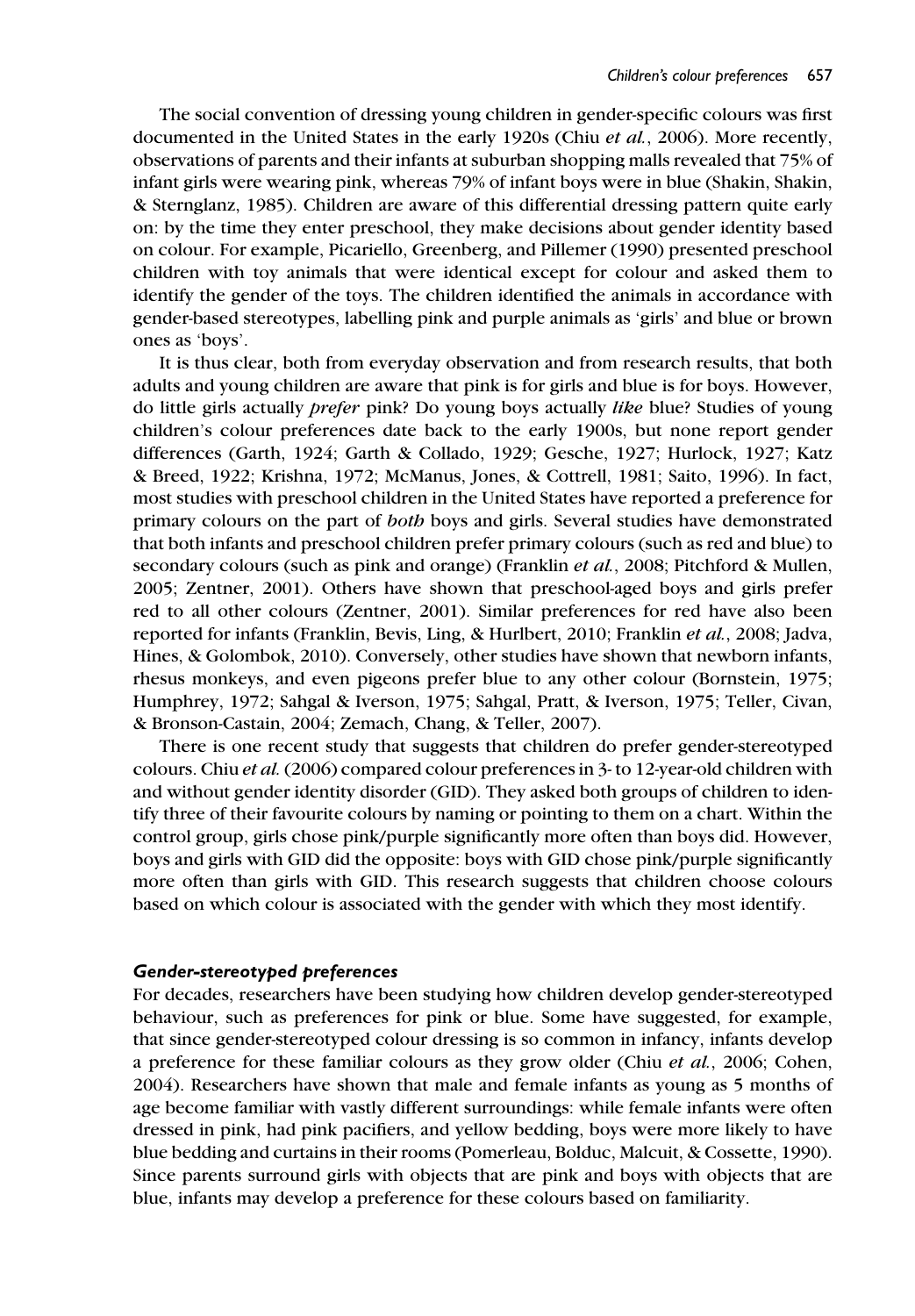Another possibility is that once children identify with a certain gender, they seek out gender-related information and choose toys and colours that are commonly associated with that gender. This idea is not new. Kohlberg's (1966) early work on gender development suggests that children seek out gender-related information and look for ways to conform to these gender norms. More recent cognitive theories of gender development are in line with Kohlberg's original view. Gender schema theory, for example, suggests that over the course of development, children form gender schemas – or representations of information about gender and themselves – by acquiring knowledge from the environment and incorporating that knowledge into their schemas (Martin, Ruble, & Szkrybalo, 2002). This view and several cognitive and constructivist views of gender development suggest that once children recognize their own gender, they actively seek out gender-related information and integrate that information into their developing concept of gender. Ruble and colleagues similarly propose that children are 'gender detectives' and create their own concepts of what gender means to them by actively seeking out gender-related information (Martin & Ruble, 2004; Ruble *et al.*, 2007).

However, it is still unclear from the literature whether children's personal preferences beginning in infancy shape the development of gender stereotypes, or whether children's growing knowledge about gender leads to gender-stereotyped preferences (Liben & Bigler, 2002). These issues will be one of the main focuses of the current investigation.

#### *The current research*

The goal of the current research was to investigate young children's colour preferences in the first years of life. Based on previous findings, it seems that *both* boys and girls are attracted to primary colours such as blue. However, there is little research examining children's responses to pink. Pink is an ideal colour to for this line of research, since it is strongly associated with girls and almost taboo for boys. Conversely, while blue is often associated with boys, it is completely acceptable for girls as well. Thus, here we ask: is there an early preference for pink? If so, to what extent do young boys and girls differ in this respect, and how does any such preference change with age?

There are three possible outcomes. The first is that children do not actually have gender-stereotyped colour preferences. In other words, we might find that girls do not prefer pink at any age. A second possibility is that infants develop a preference for pink early in development, which leads to the gender-stereotyped colour preferences that we observe (Chiu *et al.*, 2006; Cohen, 2004). If this is true, then distinct colour preferences should be observed in infancy. A third and final possibility is that children do not develop gender-stereotyped colour preferences until they begin to learn about their own gender. Recent research suggests that children begin to understand and talk about gender between the ages of 2 and 3 (Zosuls *et al.*, 2009). Thus, if colour preferences emerge as a result of children's attempt to identify with their gender, it is likely that these preferences will not be visible until the second or third year.

### **EXPERIMENT 1**

In the first experiment reported here, we examined children's colour preferences over a large cross-sectional sample of children from 7 months to 5 years of age. Each child was offered pairs of objects, one of which was always pink. The children were then offered the two objects. The question of primary interest is whether colour preferences are evident in young children's choices, and at what age (if any) do girls choose pink more frequently than boys do?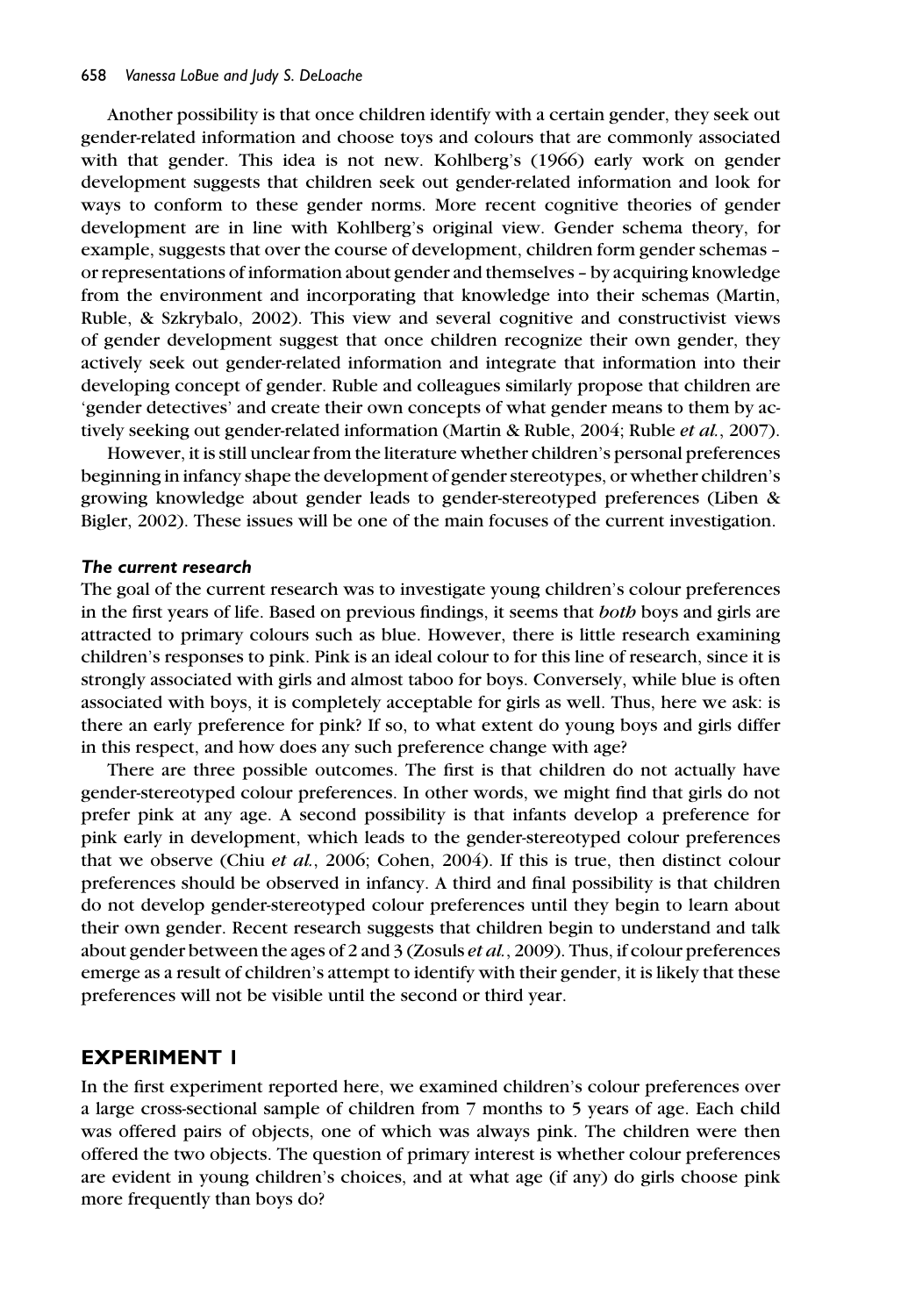## **Participants**

The participants were 192 normally developing children, with 32 children in each of 6 age groups: 7- to 11-month-olds (*m* = 9.3 mos*., range* = 7.3–11.7 mos.), 1-year-olds (*m* = 19.0 mos., *range* = 12.4–23.0 mos.), 2-year-olds (*m* = 29.8 mos., *range* = 24.0– 35.4 mos.), 3-year-olds (*m* = 41.8 mos., *range* = 36.0–63.6 mos.), 4-year-olds (*m* = 50.0 mos., *range* = 37.0–59.0 mos.), and 5-year-olds (*m* = 65.0 mos., *range* = 60.0–71.6 mos.). In each age group, half of the children were male, and half were female. The participants were recruited from records of birth announcements and preschools in the local community and were predominantly Caucasian and middle class. Each child was randomly assigned to one of two stimulus orders.

### **Materials**

The materials consisted of eight pairs of small objects: plastic clips, plastic pill boxes, koosh balls, measuring cups, bracelets, picture frames, coasters, and bath poofs. The objects in each pair were identical except for colour – one of the items was always pink, and the other was a non-pink colour (green, blue, yellow, or orange).

## **Procedure**

The child and experimenter sat facing one another on the floor of a laboratory room. On each of eight trials, the experimenter offered the child a pair of objects, asking, 'Which one do you like better?' The pink items were presented equally often on the right and left sides, with side counterbalanced over trials. If a child reached for both objects, the experimenter removed them, and after a few seconds, presented them again until the child chose one (or failed to choose either). Preverbal infants were tested in the same way as the older children – they were simply offered the two items. While a simpler looking time paradigm could have been used for the younger infants, we thought it important to keep the procedure the same across participants. Previous research has shown that infants are able to make preference choices by reaching to their preferred stimulus when offered two objects (i.e., DeLoache, Pierroutsakos, Uttal, Rosengren, & Gottlieb, 1998). Furthermore, previous research has also shown that infants' preferences in looking time tasks match their preferences when reaching for objects (Hamlin, Wynn, & Bloom, 2007).

Two random orders were used for the presentation of the pairs of objects, one being the reverse of the other. Presentation order was counterbalanced across age and gender.

## **Results**

Figure 1 shows the results Experiment 1. As is clear from the data shown, there was no evidence of any preference for pink in infancy. However, beginning around the age of 2, boys and girls diverged in their responses to this particular colour. Girls' liking for pink increased between 2 and 3 years of age and remained high through 4 years. In contrast, boy' response to pink showed a dramatic decline between 3 and 4 years of age.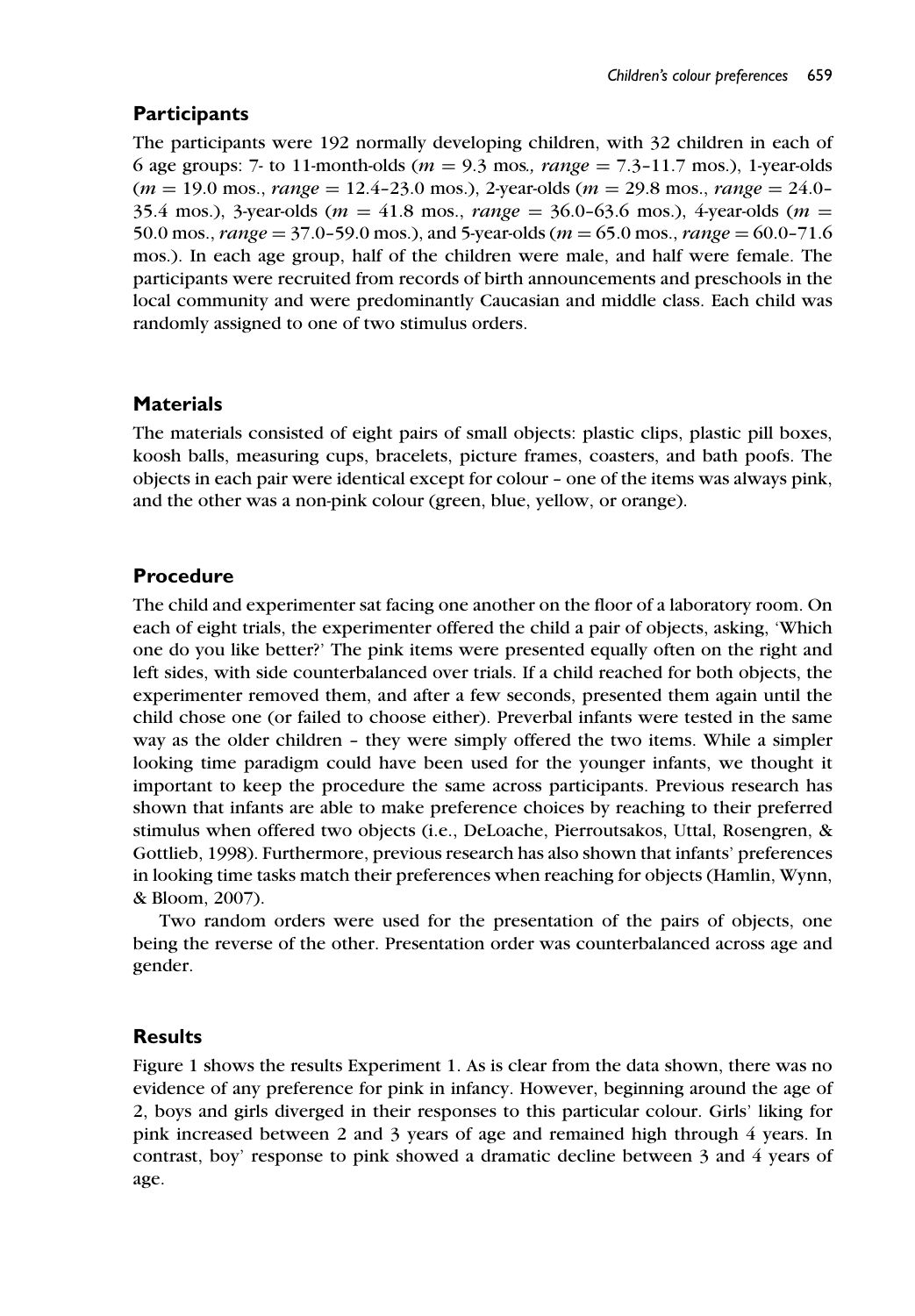

**Figure 1.** Percentage of trials in which children chose pink in Experiment 1. Error bars denote plus and minus one standard error. There was no significant difference in the frequency with which boys and girls chose pink in the two younger age groups (7- to 11-month-olds and 1-year-olds), but girls chose pink significantly more often than did boys in the older age groups (2-, 4-, and 5-year-olds).

The questions of primary interest were whether girls would choose pink significantly more often than boys would, and, if so, at what age would such a preference be manifested. To address the first question, a 2 (gender)  $\times$  6 (age group)  $\times$  2 (side: left vs. right) logistic regression was performed on the number of times the children chose the pink object. There was a significant main effect of age,  $\chi^2 = 21.94$ ,  $p < .001$ . The main effect of gender was not significant.

The most important result was a gender by age interaction,  $\chi^2 = 41.05$ ,  $p < .001$ . There was no significant gender difference in the frequency of choosing pink in the youngest two age groups (infants under the age of 2). However, in the 2-, 3-, 4-, and 5-year-old age groups, the girls chose pink significantly more often than the boys did  $(2\text{-year-olds: } \chi^2 = 6.11, p < .05; 3\text{-year-olds: } \chi^2 = 10.62, p < .01; 4\text{-year-olds: } \chi^2 = 58.98,$  $p < .001$ ; 5-year-olds:  $\chi^2 = 33.67$ ,  $p < .001$ ). There was also a significant main effect of side,  $\chi^2 = 4.33$ ,  $p < .05$ ; the children chose objects presented on the right more often than objects presented on the left (a common bias in infant research, for example, MacKain, Studdert-Kennedy, Spieker, & Stern, 1983; Patterson & Werker, 1999; Walker, 1982). Thus, boys and girls younger than 2 did not differ in the frequency with which they chose pink objects, but from 2 years of age on, girls opted for pink significantly more often than boys did.

Having established that the girls chose pink items more often than the boys did, we addressed our second question, and examined whether girls had an actual *preference* for pink by comparing how often pink was selected at different ages. Three- and 4-year-old girls chose pink significantly above chance (3-year-olds:  $t = 5.72$ ,  $p < .001$ ; 4-year-olds:  $t = 7.07$ ,  $p < .001$ ). Furthermore, 2-, 4-, and 5-year-old boys chose pink significantly *below* chance (2-year-olds:  $t = -2.42$ ,  $p < .05$ ; 4-year-olds:  $t = -6.38$ ,  $p < .001$ ; 5-year-olds:  $t = -8.38$ ,  $p < .001$ ) (see Figure 2). These results thus demonstrate that girls indeed have a significant *preference* for the colour pink, and that this preference is first visible at ages 3 and 4. Furthermore, these results also demonstrate that while girls are developing a significant preference for pink around the age of 3, boys are developing a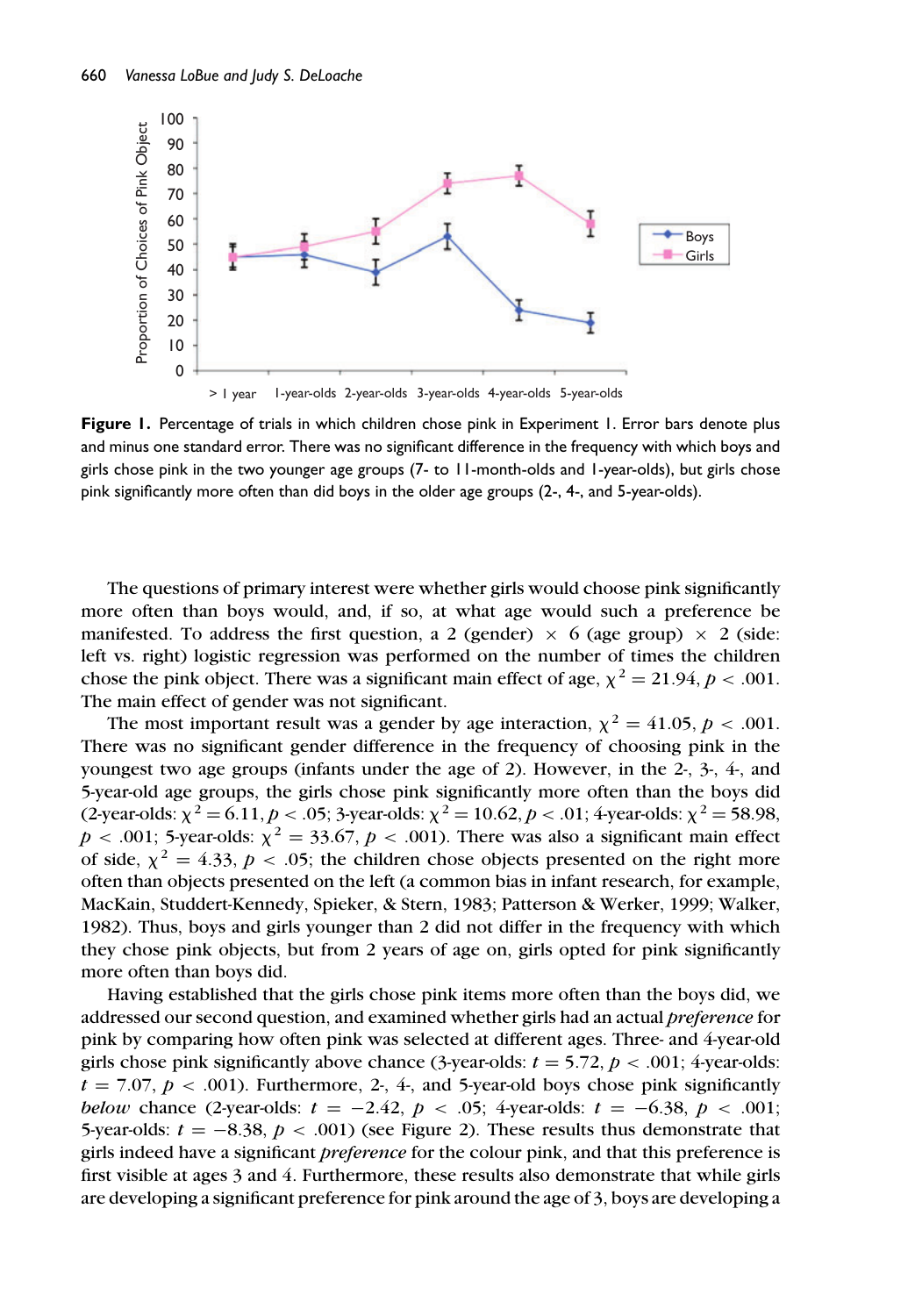

**Figure 2.** Percentage of trials in which children chose pink in Experiment 1 compared to chance. Error bars denote plus and minus one standard error. Three- and 4-year-olds girls chose pink significantly more often than chance, demonstrating a significant *preference* for pink. Two-, 4-, and 5-year-old boys chose pink significantly less often than chance, revealing a significant *avoidance* of pink.

significant *avoidance* of pink at the same time. This avoidance was significant at ages 2, 4, and  $5.<sup>2</sup>$ 

One explanation for the boys' findings is that instead of avoiding the colour pink as boys grow older, it is possible that they habituated to pink over the eight test trials, resulting in a decrease in pink choices. In other words, since pink was offered as a choice in every trial, the decrease in pink choices that we found in boys could have been due to boys' habituation to pink over trials. If this is the case, boys (particularly the oldest boys) should demonstrate a decrease in pink choices from trial 1 to trial 8. To address this possibility, we conducted an additional six (age group)  $\times$  eight (trial: 1–8) logistic regression on the boys' colour choices. There was again a significant effect of age (with boys choosing pink more often at younger ages than at older ages), but there was no significant effect of trial ( $\chi^2 = 0.49$ , *ns*) and no significant interaction. Thus, boys did not change their choices over trials in any of the age groups. We also conducted two separate logistic regressions on just the 4-year-old and 5-year-old boys to confirm this finding. As expected, 4-year-olds did not differ in their choices over trials ( $\chi^2 = 0.52$ , *ns*), and neither did 5-year-olds ( $\chi^2 = 1.92$ , *ns*). This suggests that older boys did indeed avoid pink and did so consistently across the eight test trials.

These data thus suggest that children's colour preferences appear around the ages of 2 (boys) and 3 (girls) – around the same time that children begin to understand and talk about gender (Zosuls *et al.*, 2009).

<sup>2</sup> *Because boys show a significant avoidance for pink at ages 2, 4, and 5, we can rule out that girls' increasing preference for pink was merely an artifact of girls' increasing compliance with an experimenter who repeatedly shows them the same colour. While girls are generally more compliant than boys, there is no reason to expect that boys would become increasingly* non-compliant *to an experimenter's requests, and begin avoiding pink.*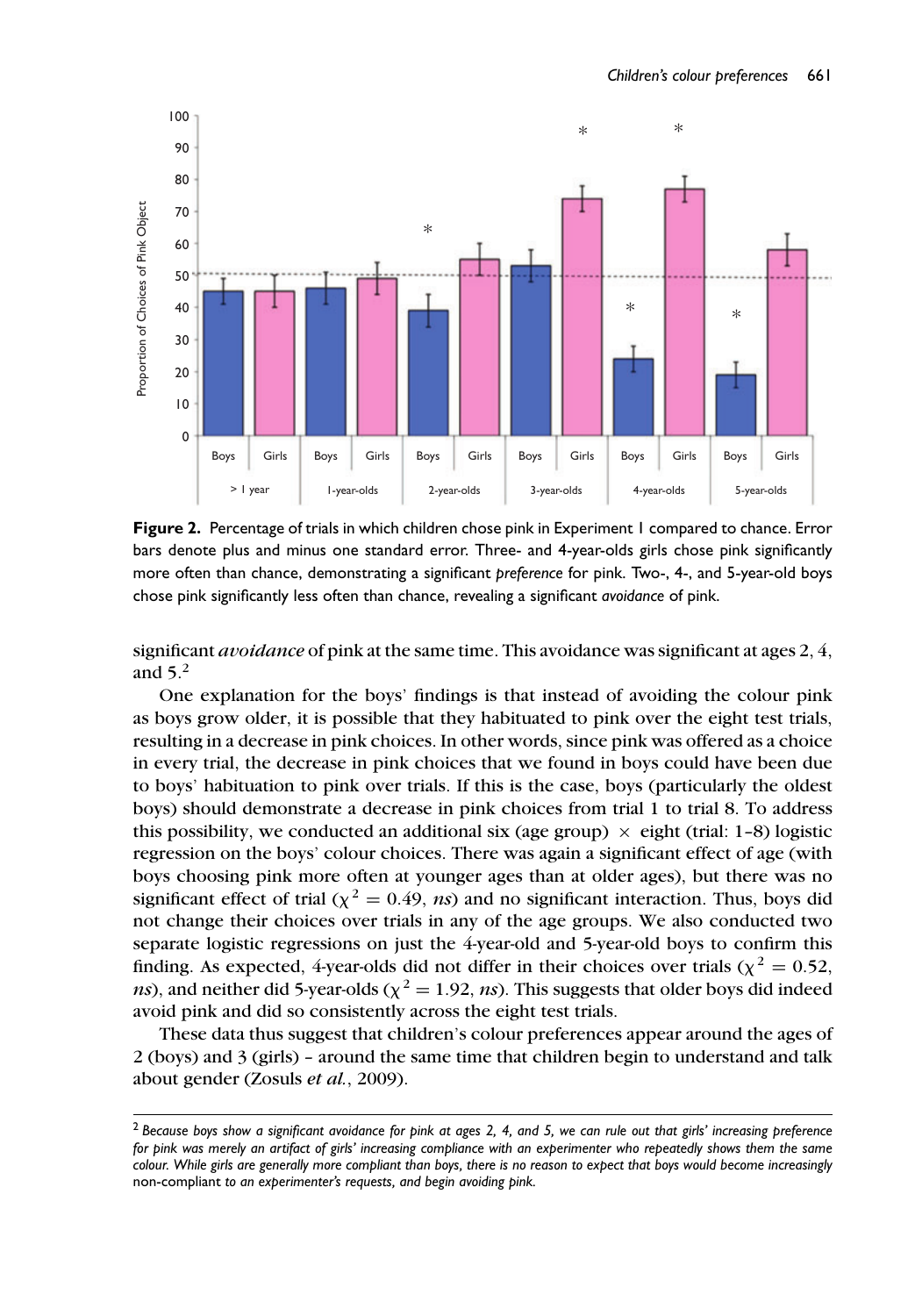### **EXPERIMENT 2**

The results of Experiment 1 reveal that by the age of 2, girls choose pink objects more frequently than boys do, and that by the age of 3, girls have a significant preference for pink over other colours. Furthermore, between the ages of 3 and 4, boys show a dramatic avoidance of pink, choosing pink significantly less often than other colours. Given that there were no gender differences in the colour preferences of children under the age of 2, the data indicate that girls shift to choosing pink over other colours sometime during the second year.

To examine this transition further, Experiment 2 focused on children's colour preferences within the second year. The same procedure as in Experiment 1 was used to examine the colour preferences of 24- to 29-month-olds and 30- to 35-montholds.

### **Participants**

The participants were 64 2-year-olds, including the 32 2-year-olds tested in Experiment 1, plus an additional 32 normally developing 2-year-olds (*m* = 30.3 mos., *range* = 25.0– 35.6 mos.), half boys, and half girls. The 64 children were divided into two equal groups of 32 each: 2-year-olds, (*m* = 27.2 mos., *range* = 24.0–29.9 mos.) and 2.5-year-olds  $(m = 32.5 \text{ mos.}, \text{range} = 30.0 - 35.6 \text{ mos.})$ . Each child was randomly assigned to one of the two stimulus presentation orders.

### **Procedure**

All participants were tested using the same procedure as in Experiment 1.

### **Results**

The question of primary interest in Experiment 2 was whether there would be a difference in the frequency of choosing pink objects from the first half of the second year to the second half. In a 2 (gender)  $\times$  2 (side: left vs. right), two (age group: 2-year-olds vs. 2.5-year-olds) logistic regression on children's colour choice (pink or non-pink), there was a significant main effect of gender,  $\chi^2 = 6.41, p < .05$ . The girls chose pink objects significantly more often than the boys did in both age groups (66% overall for girls and 40% for boys).

There was also a gender by age group interaction  $\chi^2 = 3.90, p < .05$ . The 2- and 2.5-year-old boys did not differ in how often they chose pink, but there was a significant increase in how frequently the girls chose pink between the ages of 2 and 3 ( $\chi^2$  =  $4.0, p < .05$ ). Thus, the onset of the girls' preference for pink occurred in the second year.

To determine whether there was a difference in children's *preference* for pink between the first and second half of the second year, we compared the frequency of their choice of pink to chance. The 2-year-old girls displayed a marginal preference for pink  $(t = 1.98, p < .06,$  and the 2.5-year-old girls chose pink significantly more often than chance  $(t = 5.30, p < .01)$ . Conversely, the 2.5-year-old boys chose pink at significantly *below* chance levels (*t* = −2.84, *p* < .01). The 2-year-old boys did not differ from chance  $(t = -1.77, ns)$  (see Figure 3).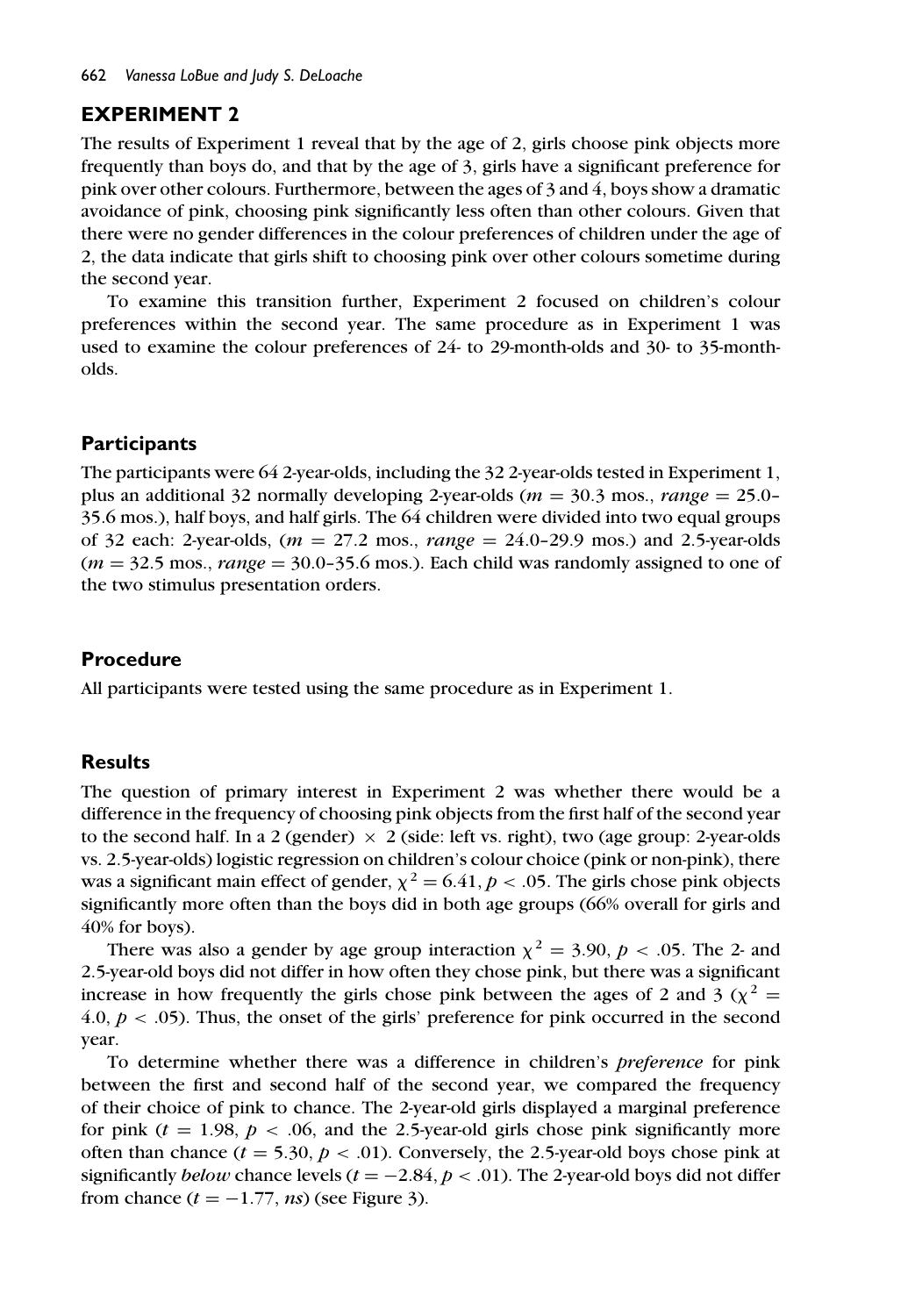

**Figure 3.** Percentage of trials in which children chose pink in Experiment 2 above and below chance. Error bars denote plus and minus one standard error. The 2.5-year-old girls chose pink significantly more often than chance, while 2.5-year-old boys chose pink significantly less than chance. There were no significant effects in the youngest age group.

#### **GENERAL DISCUSSION**

The research reported here establishes a divergence in the first few years of life with respect to girls' and boys' reaction to the colour pink. As Experiment 1 showed, by the age of 2.5, girls have developed a significant preference for pink over other colours. Furthermore, at the same time that young girls display an increasing *preference* for pink, boys show an increasing *avoidance* of pink. At the age of 2, boys choose pink significantly less often than girls do. Experiment 2 builds on this finding and shows that by 2.5, boys display a strong avoidance of pink, choosing it at a rate significantly below chance. This result was especially pronounced at ages 4 and 5. Thus, the familiar attraction that girls have shown to pink begins in the second year and is paralleled by a tendency for boys to avoid pink.

The current research has important implications for how gender-stereotyped preferences emerge. As mentioned previously, between the ages of 2 and 3, children begin to seek out gender-related information (Zosuls *et al.*, 2009). Several researchers have suggested that this effort to explore gender helps children form their own gender concepts and eventually, their own gender identity (Martin & Ruble, 2004; Ruble *et al.*, 2007). Consistent with this view, our data provide evidence that around the same time that children begin to talk about gender and seek gender-related information, they also begin to demonstrate gender-based colour preferences: girls first demonstrated a preference for pink at the age of 2.5. Thus, if the colour pink is part of what identifies 'girliness', then it is not surprising that girls at this age are attracted to it.

In the same way, if pink is what helps define a girl, it is not surprising that boys would have the opposite reaction. In fact, several researchers have suggested that the process of gender segregation involves a developing preference for same-sex behaviours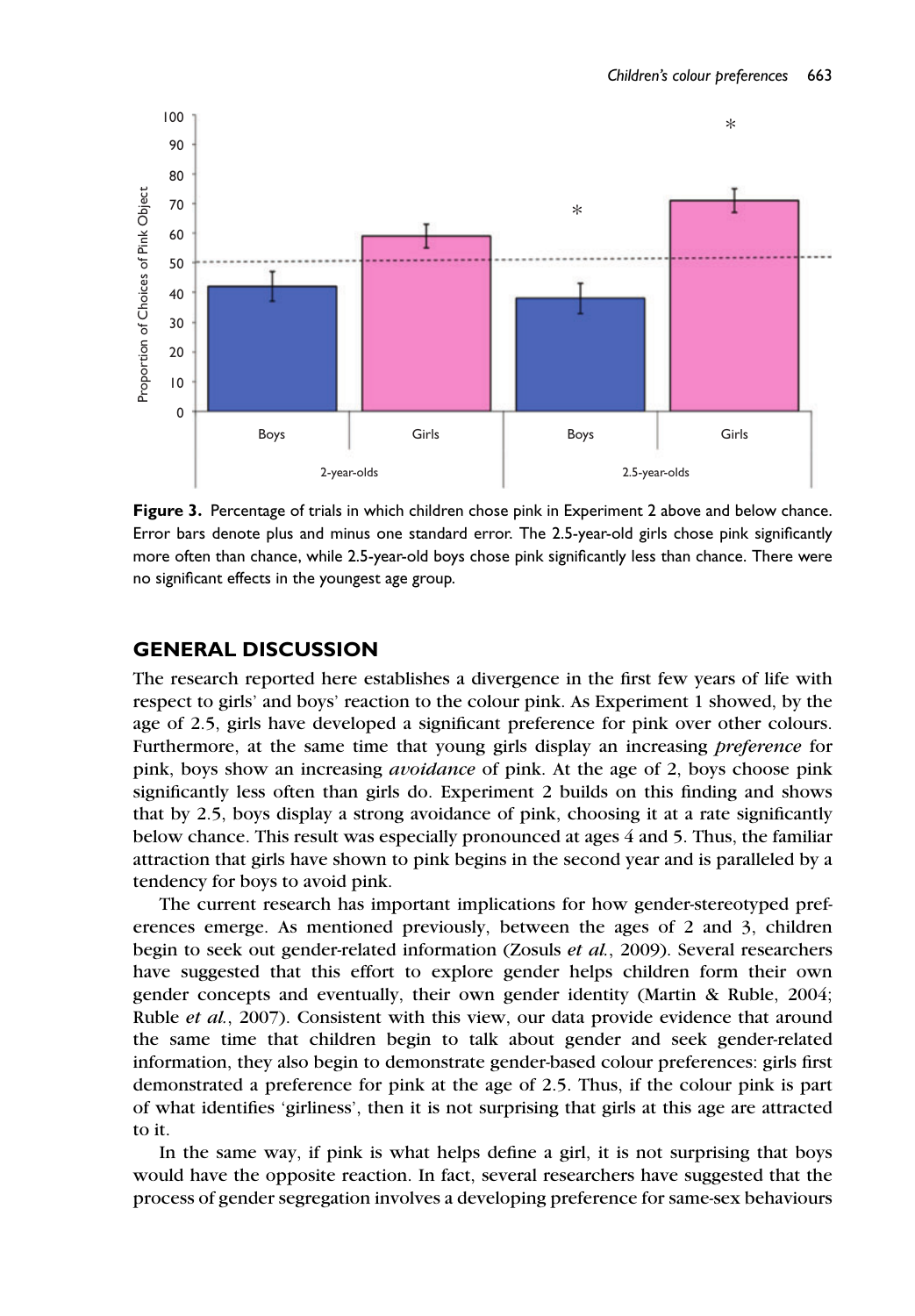as well as an avoidance of opposite-sex behaviours (Golombok *et al.*, 2008; Ruble *et al.*, 2007). Consistent with this idea, Jadva *et al.* (2010) reported that male infants as young as 12 months of age prefer to look at images of dolls over cars, and avoidance of dolls is acquired later in development. This idea is consistent with the current findings: while girls demonstrated a developing preference for pink, boys showed a somewhat equal developing avoidance of pink.

The current findings are inconsistent with recent work that suggests that genderbased colour preferences may have a biological basis. Some researchers have proposed that there may have been an evolutionary advantage for women who were attracted to the bright colours of fruits and leaves, and thus, women may have developed an inborn preference for colours such as pink (Alexander, 2003; Hurlbert & Ling, 2007). The current results do not support this possibility. If females have a biological predisposition to favour colours such as pink, this preference should be evident regardless of experience or the acquisition of gender concepts, and in the current research, a preference for pink did not emerge in girls until the age of 2.5.

While the current experiments lend important information about the development of children's gender-based colour preferences, they do have some limitations. Primarily, these experiments only examine children's colour preferences in the first 5 years of life. What remains unclear is what patterns would emerge in children's preferences in middle to late childhood and even later into adolescence. Would girls maintain a preference for pink, or would this preference disappear with age? The current results suggest that girls' preference may wane as they get older: while girls showed a significant preference for pink at 2.5, 3, and 4, there was no longer a significant preference for pink at age 5. It is unclear from the current data whether such a preference would resurface in later childhood, or whether it only exists between the ages of 2 and 4.

There is some research that suggests that perhaps girls' preference for pink would in fact decrease with age. In a large longitudinal study, Trautner *et al.* (2005) found that children are very rigid in their beliefs about gender-stereotyped behaviour in their preschool years. In other words, 3- and 4-year-olds believe that certain behaviours are meant solely for girls, while others are only meant for boys. However, by the ages of 5 and 6, children are more flexible about these gender rules, admitting that both boys and girls can both do most things. Thus, it is possible that by the age of 5, girls are no longer as rigid in their ideas about gender norms and begin choosing colours other than pink. In the same way, boys' rigidity in avoiding pink might also wane with age. It is not uncommon to see adult business men dressed in pink dress shirts or neckties. It could be that by later in childhood or adolescence, boys become less likely to avoid pink. Future research examining children's colour preferences into later childhood and adolescence would provide a broader understanding of how gender-based colour preferences change in later development.

Another limitation of the current work is that it does not directly address the mechanism by which girls begin to show a preference for the colour pink. We were not able to collect data on our participants' gender knowledge, so we cannot confirm that girls' growing preference for pink develops concurrently with their developing ideas about gender identity. However, our results do show that between the ages of 2 and 3, the same age that previous research has shown that children begin to understand and talk about gender (Zosuls *et al.*, 2009), girls begin to show a growing preference for the colour pink, while boys begin to show a growing avoidance of it. Thus, this suggests that instead of a genuine aesthetic change in children's preferences (e.g., for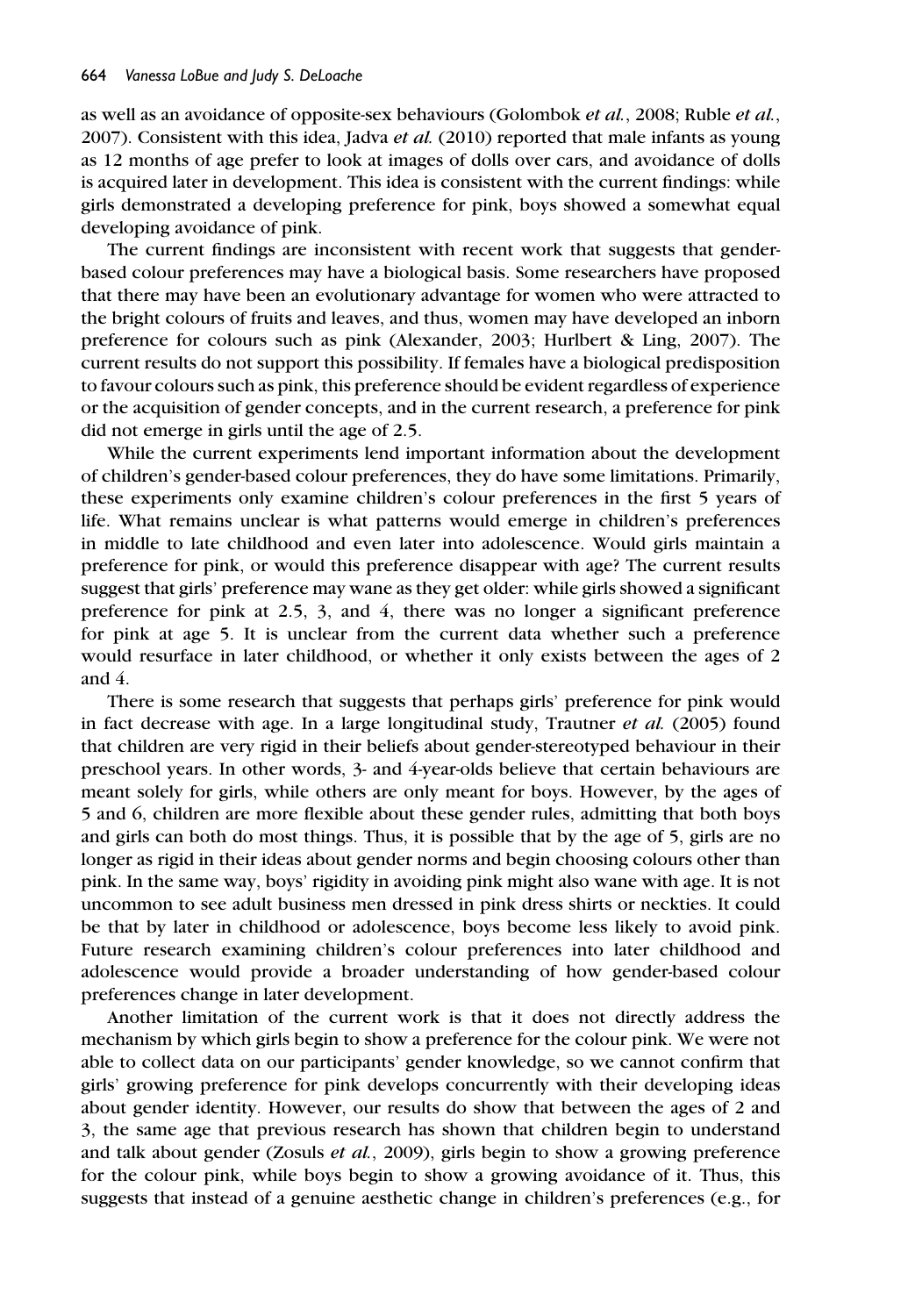girls, an increasing genuine attraction to pink in relation to other colours, and for boys, an increasing genuine dislike for pink), girls' increasing preference for pink may be an effort to adopt behaviours that help them relate to their own gender. This is consistent with several views of gender development: as children development their own concepts of gender, they actively seek out gender-related information and assimilate it into their own gender schemas (Martin & Ruble, 2004; Ruble *et al.*, 2007; Zosuls *et al.*, 2009). Boys' behaviour in the current work is also consistent with this idea: as boys learn what it means to be a girl, they begin to avoid anything that can possibly define 'girliness'. Future research that involves collecting longitudinal data on children's developing colour preferences and on their emerging gender identity would provide a stronger test of our claims.

In conclusion, the current findings demonstrate that young girls do indeed have a special affinity for the colour pink that appears sometime in the second half of the second year. Furthermore, while girls are developing a preference for pink with age, boys are developing an avoidance of pink at the same time. This research lends important information to when children develop gender-stereotyped colour preferences and has important implications for how they develop as well. Knowing exactly when children begin to demonstrate these tendencies can help lead to fuller understanding of the development of gender-stereotyped behaviour more generally and can be an important marker for future research in this domain.

### **Acknowledgements**

We thank Catherine Thrasher, Kai Van Eron, Catherine Thrasher, Lindsay Doswell, Megan Bloom, Cynthia Chiong, Mieke Vanderborght, Ashley Pinkham, Lili Ma, Erin Hallissy, Autumn Fuller, Priscilla Khuanghlawn, and Nadia Islam for valuable assistance conducting this research, and the many families whose participation made it possible to collect these data.

### **References**

- Alexander, G. M. (2003). An evolutionary perspective of sex-typed toy preferences: Pink, blue, and the brain. *Archives of Sexual Behavior*, *32*, 7–14.
- Bornstein, M. H. (1975). Qualities of color vision in infancy. *Journal of Experimental Child Psychology*, *19*, 401–419.
- Chiu, S. W., Gervan, S., Fairbrother, C., Johnson, L. L., Owen-Anderson, A. F. H., Bradley, S. J., & Zucker, K. J. (2006). Sex-dimorphic color preference in children with gender identity disorder: A comparison to clinical and community controls. *Sex Roles*, *55*, 385–395.
- Cohen, L. B. (2004). Uses and misuses of habituation and related preference paradigms. *Infant and Child Development*, *13*, 349–352.
- DeLoache, J. S., Pierroutsakos, S. L., Uttal, D. H., Rosengren, K. S., & Gottlieb, A. (1998). Grasping the nature of pictures. *Psychological Science*, *9*, 205–210.
- Franklin, A., Bevis, L., Ling, Y., & Hurlbert, A. (2010). Biological components of color preference in infancy. *Developmental Science*, *21*, 346–354.
- Franklin, A., Pitchford, N., Hart, L., Davies, I. R., Clausse, S., & Jennings, S. (2008). Salience of primary and secondary colours in infancy. *British Journal of Developmental Psychology*, *26*, 471–483.
- Garth, T. R. (1924). A color preference scale for one thousand white children. *Journal of Experimental Psychology*, *7*, 233–241.
- Garth, T. R., & Collado, I. R. (1929). The color preference of Filipino children. *Journal of Comparative Psychology*, *9*, 397–404.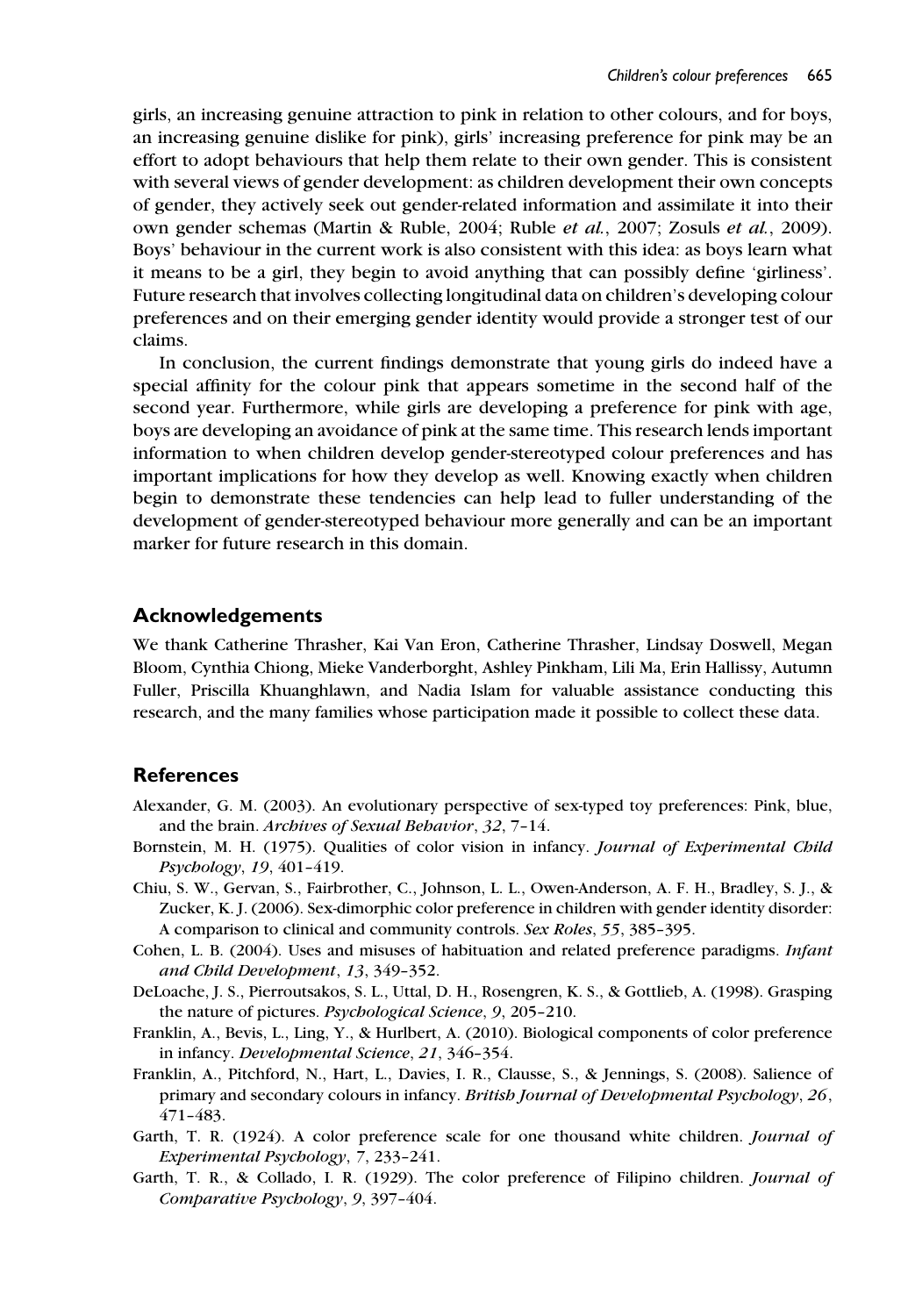- Gesche, I. (1927). The color preferences of one thousand one hundred and fifty-two Mexican children. *Journal of Comparative Psychology*, *7*, 297–311.
- Golombok, S., Rust, J., Zervoulis, K., Croudace, T., Golding, J., & Hines, M. (2008). Developmental trajectories of sex-typed behavior in boys and girls: A longitudinal general population study of children aged 2.5–8 years. *Child Development*, *79*, 1583–1593.
- Hamlin, J., Wynn, K., & Bloom, P. (2007). Social evaluation by preverbal infants. *Nature*, *450*, 557–559.
- Humphrey, N. K. (1972). Interest and pleasure: Two determinants of a monkey's visual preferences. *Perception*, *1*, 395–416.
- Hurlbert, A., & Ling, Y. (2007). Biological components of sex differences in color preference. *Current Biology*, *17*, R623–R625.
- Hurlock, E. B. (1927). Color preferences of white and negro children. *Journal of Comparative Psychology*, *7*, 389–404.
- Jadva, V., Hines, M., & Golombok, S. (2010). Infants' preferences for toys, colors, and shapes: Sex differences and similarities. *Archives of Sexual Behavior*, *39*, 1261–1273.
- Katz, S. E., & Breed, F. S. (1922). The color preferences of children. *Journal of Applied Psychology*, *6*, 255–266.
- Kohlberg, L. (1966). A cognitive-developmental analysis of children's sex-role concepts and attitudes. In E. E. Maccoby (Ed.), *The development of sex differences*, (pp. 82–173). Stanford, CA: Stanford University Press.
- Krishna, K. P. (1972). Colour preference as a function of age and sex. *Journal of the Indian Academy of Applied Psychology*, *9*, 10–13.
- Liben, L. S., & Bigler, R. S. (2002). The developmental course of gender differentiation: Conceptualizing, measuring, and evaluating constructs and pathways. *Monographs of the Society for Research in Child Development*, *67*, (2, Serial No. 269).
- MacKain, K., Studdert-Kennedy, M., Spieker, S., & Stern, D. (1983). Infant intermodal speech perception is a left hemisphere function. *Science*, *219*, 1347–1349.
- Martin, C. L., & Ruble, D. N. (2004). Children's search for gender cues: Cognitive perspectives on gender development. *Current Directions in Psychological Science*, *13*, 67– 70.
- Martin, C. L., Ruble, D. N., & Szkrybalo, J. (2002). Cognitive theories of early gender development. *Psychological Bulletin*, *128*, 903–933.
- McManus, C., Jones, A. L., Cottrell, J. (1981). The aesthetics of colour. *Perception*, *10*, 651–666.
- Patterson, M. L., & Werker, J. F. (1999). Matching phonetic information in lips and voice is robust in 4.5-month-old infants. *Infant Behavior and Development*, *22*, 237–247.
- Picariello, M. L., Greenberg, D. N., & Pillemer, D. B. (1990). Children's sex-related stereotyping of colors. *Child Development*, *61*, 1453–1460.
- Pitchford, N. J., & Mullen, K. T. (2005). The role of perception, language, and preference in the developmental acquisition of basic color terms. *Journal of Experimental Child Psychology*, *90*, 275–302.
- Pomerleau, A., Bolduc, D., Malcuit, G., & Cossette, L. (1990). Pink or blue: Environmental gender stereotypes in the first two years of life. *Sex Roles*, *22*, 359–367.
- Ruble, D. N., Taylor, L. T., Cyphers, L., Greulich, F. K., Lurye, L. E., & Shrout, P. E. (2007). The role of gender constancy in early gender development. *Child Development*, *78*, 1121–1136.
- Saito, M. (1996). A comparative study of color preferences in Japan, China, and Indonesia, with emphasis on the preference for white. *Perceptual and Motor Skills*, *83*, 115–128.
- Sahgal, A., & Iverson, S. D. (1975). Colour preferences in the pigeon: A behavioural and psychopharmacological study. *Psychopharmacologia*, *43*, 175–179.
- Sahgal, A., Pratt, S. R., Iverson, S. D. (1975). The responsiveness of rhesus monkeys to visual stimuli differing in wavelength and angular orientation. *Journal of Experimental Analysis of Behaviour*, *24*, 377–381.
- Shakin, M., Shakin, D., & Sternglanz, S. H. (1985). Infant clothing: Sex labeling for strangers. *Sex Roles*, *12*, 955–964.